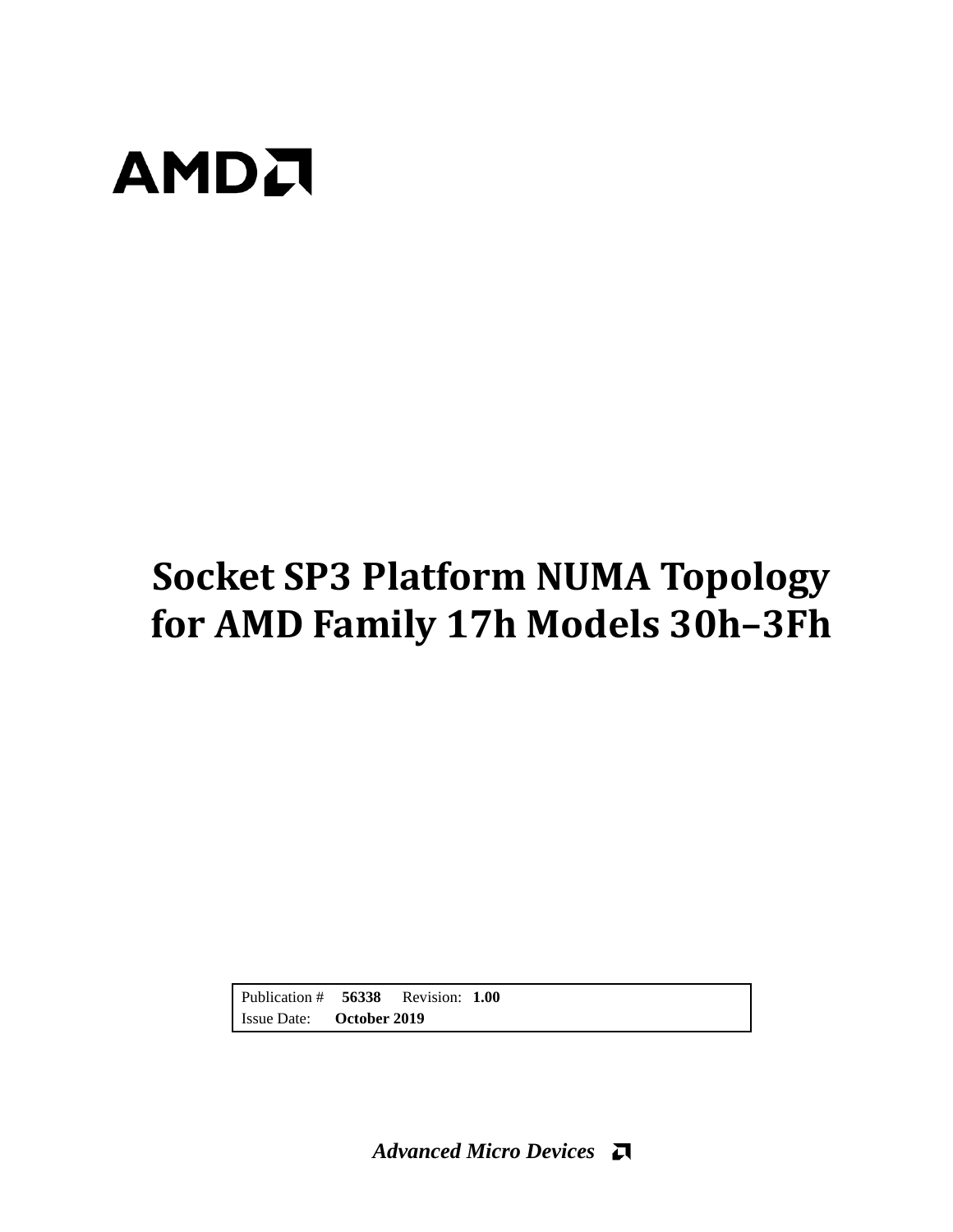#### **© 2018, 2019 Advanced Micro Devices, Inc.** All rights reserved.

The information contained herein is for informational purposes only, and is subject to change without notice. While every precaution has been taken in the preparation of this document, it may contain technical inaccuracies, omissions and typographical errors, and AMD is under no obligation to update or otherwise correct this information. Advanced Micro Devices, Inc. makes no representations or warranties with respect to the accuracy or completeness of the contents of this document, and assumes no liability of any kind, including the implied warranties of noninfringement, merchantability or fitness for particular purposes, with respect to the operation or use of AMD hardware, software or other products described herein. No license, including implied or arising by estoppel, to any intellectual property rights is granted by this document. Terms and limitations applicable to the purchase or use of AMD's products are as set forth in a signed agreement between the parties or in AMD's Standard Terms and Conditions of Sale.

#### **Trademarks**

AMD, the AMD Arrow logo, and combinations thereof, are trademarks of Advanced Micro Devices, Inc. Other product names used in this publication are for identification purposes only and may be trademarks of their respective companies.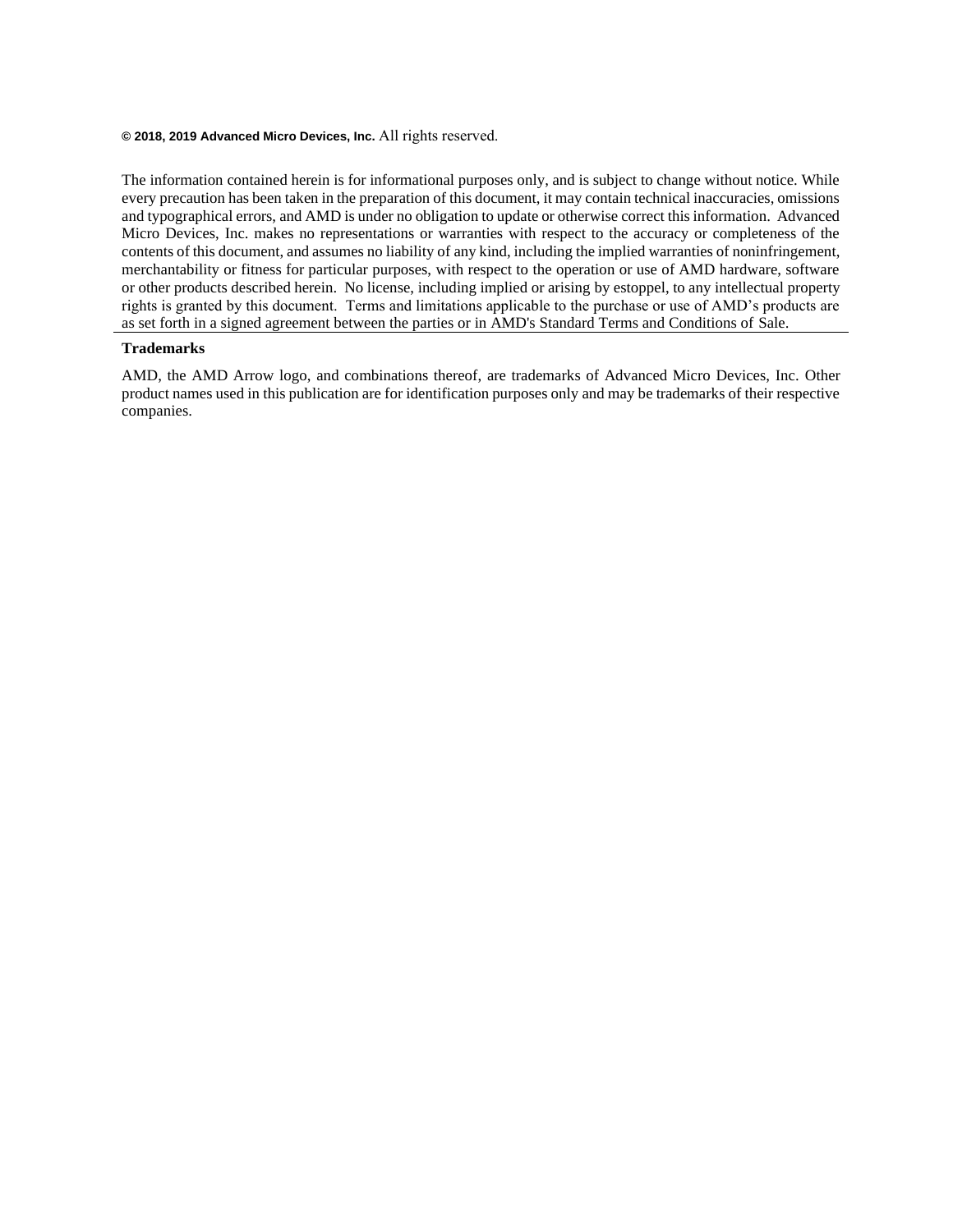## **Table of Contents**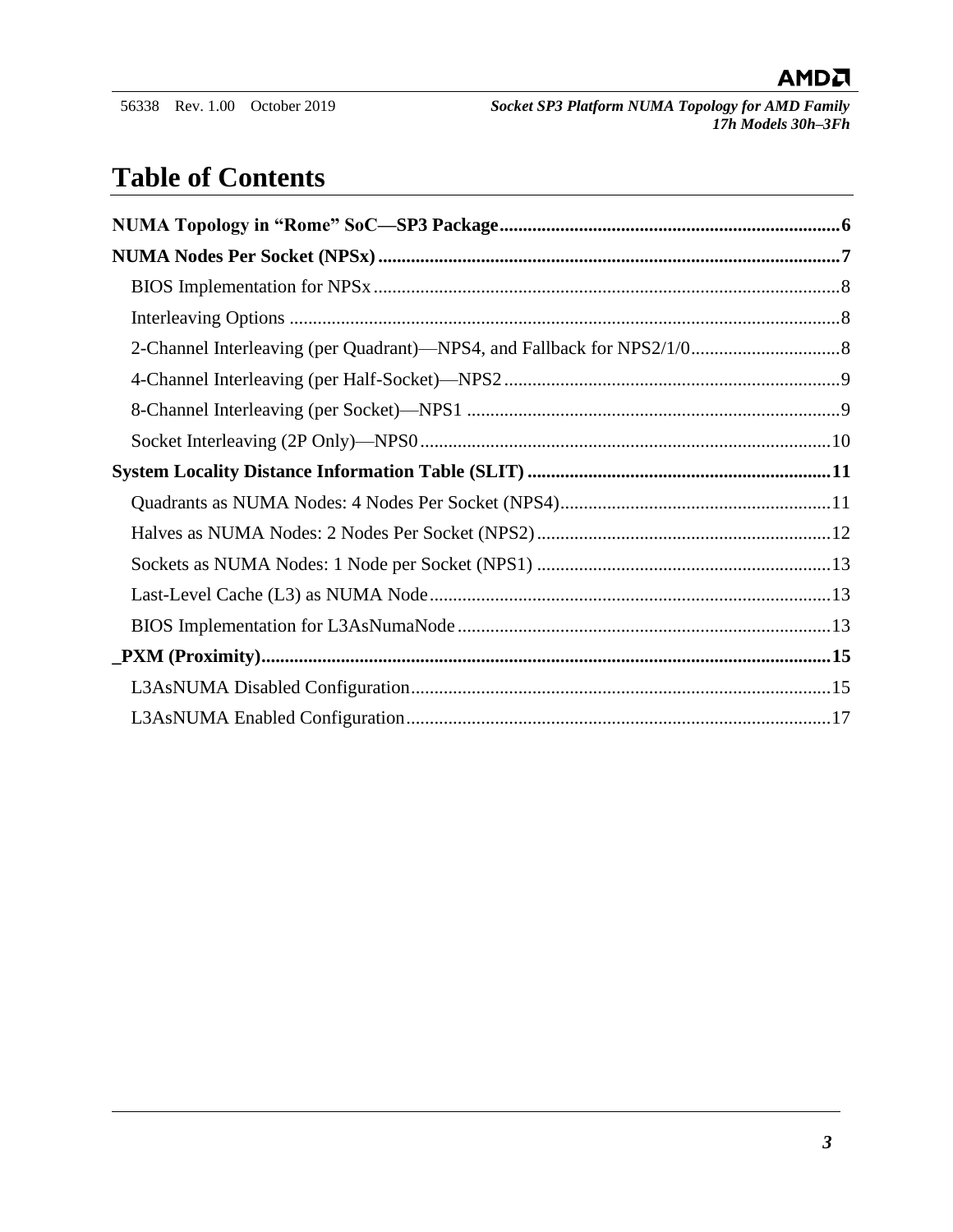*Socket SP3 Platform NUMA Topology for AMD Family 17h Models 30h–3Fh*

## **List of Tables**

## **List of Figures**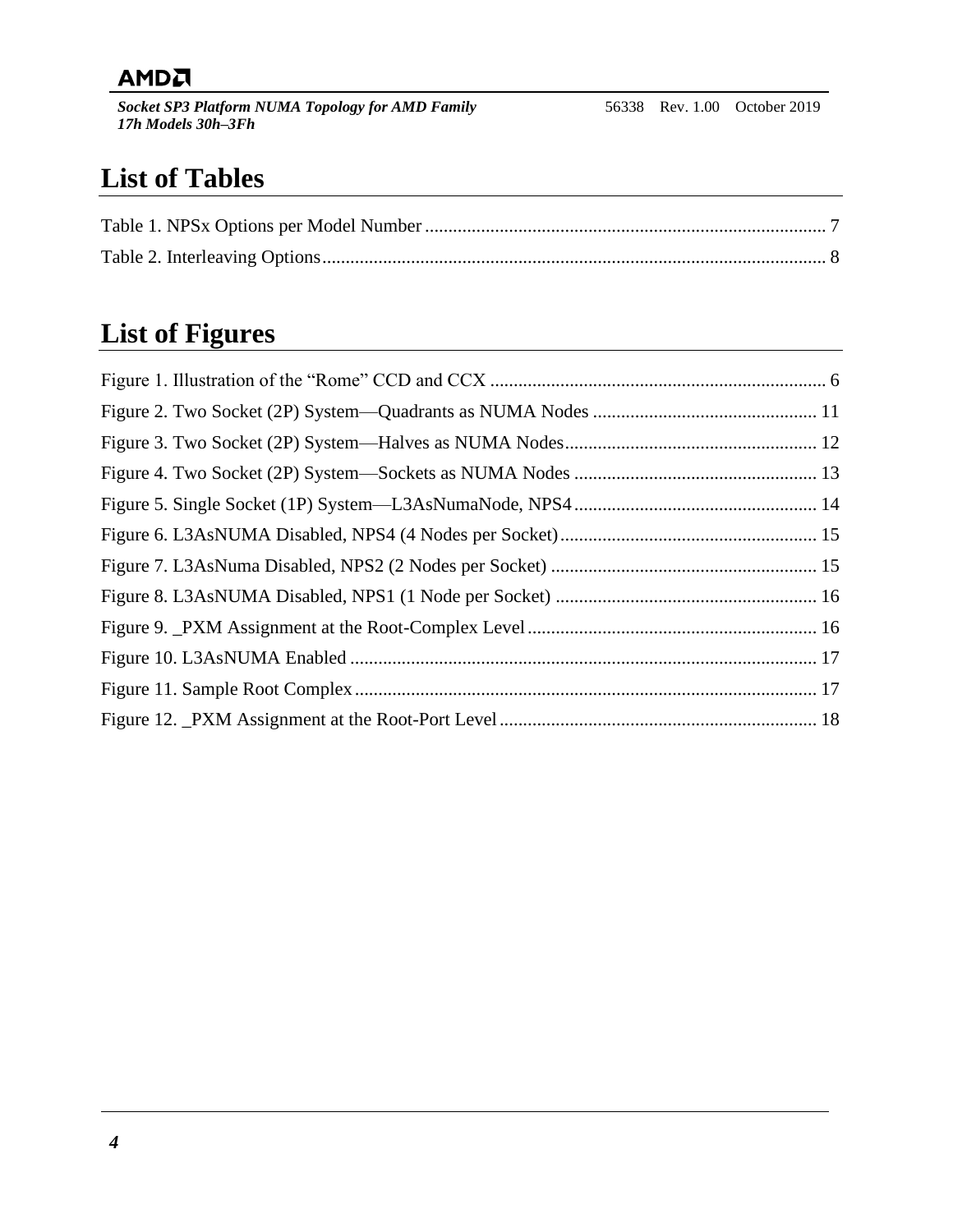## **Revision History**

| Date         | <b>Revision</b> | <b>Description</b>     |
|--------------|-----------------|------------------------|
| October 2019 | 00.1            | Initial public release |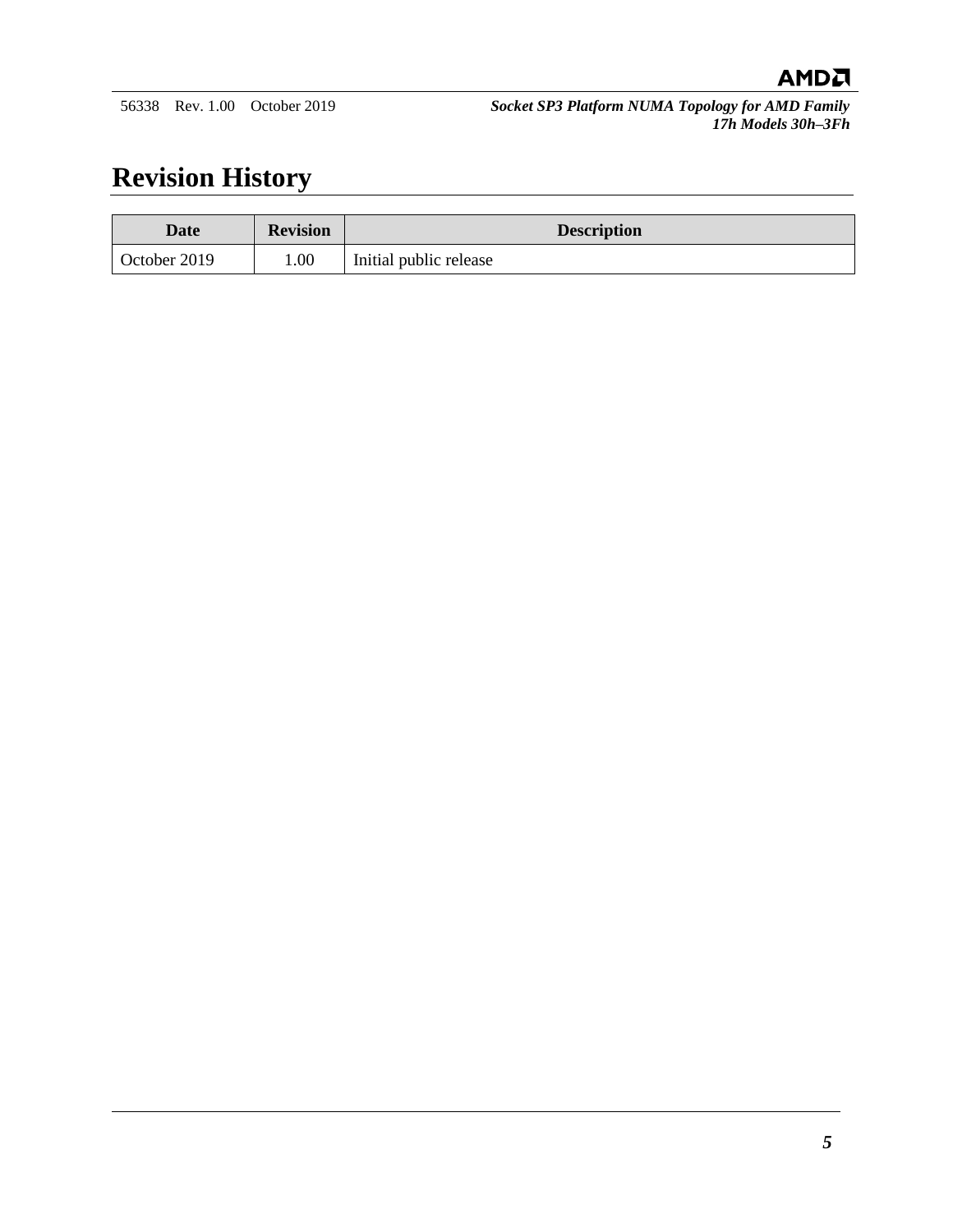*Socket SP3 Platform NUMA Topology for AMD Family 17h Models 30h–3Fh*

## **Audience**

This document is for platform firmware architects and platform BIOS developers.

## **References**

[1] *Processor Programming Reference (PPR) for AMD Family 17h, Models 30h–3Fh Processors*, order # 55803

[2] *Advanced Configuration and Power Interface Specification* (version 6.2—May 2017) *[http://www.uefi.org/sites/default/files/resources/ACPI\\_6\\_2.pdf](http://www.uefi.org/sites/default/files/resources/ACPI_6_2.pdf)*

# <span id="page-5-0"></span>**NUMA Topology in "Rome" SoC—SP3 Package**

- Package divided into 4 quadrants, with up to 2 CCDs per quadrant.
- 2, 3, 4, 6 or 8 Core/Cache Die (CCDs), and 1 I/O die per package.
- 2 Core-Complexes (CCXs) per CCD.
- Up to 4 cores per CCX sharing an L3 cache. All CCXs configured equally.
- 2 SMT Threads (T0, T1) per core sharing an L2 cache.
- 8 Memory Channels (MC0..7) per package with up to 2 DIMMs per channel.
- Platform support for one or two sockets (1P or 2P).



<span id="page-5-1"></span>**Figure 1. Illustration of the "Rome" CCD and CCX**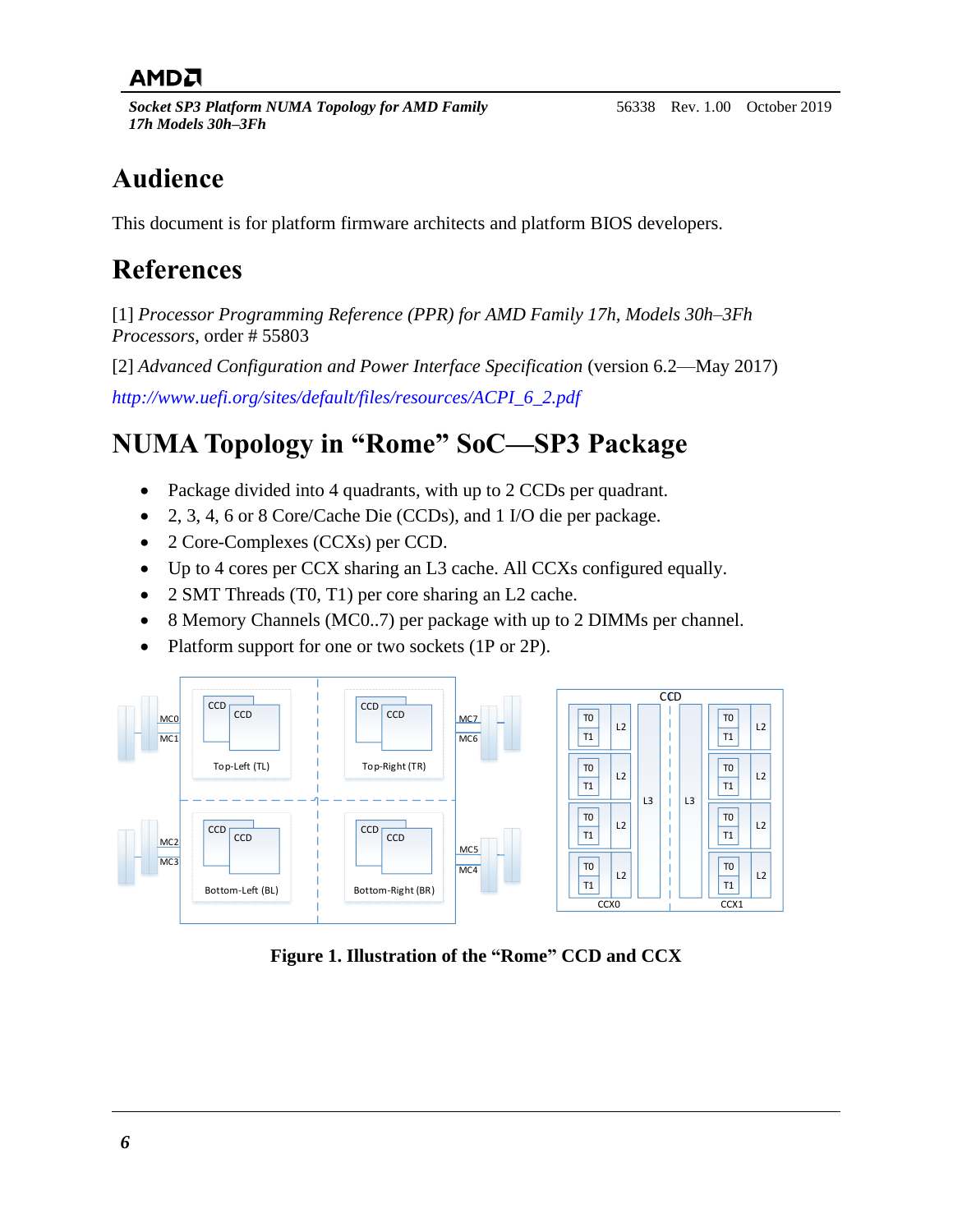## <span id="page-6-0"></span>**NUMA Nodes Per Socket (NPSx)**

- NPS4 Four NUMA nodes per socket, one per Quadrant.
	- o Requires symmetrical CCD configuration across Quadrants of the SoC.
	- o Preferred Interleaving: 2-channel interleaving using channels from each quadrant.
- NPS2 Two NUMA nodes per socket, one per Left/Right Half of the SoC.
	- o Requires symmetrical CCD configuration across Left/Right Halves of the SoC.
	- o Preferred Interleaving: 4-channel interleaving using channels from each half.
- NPS1 One NUMA node per socket.
	- o Available for any CCD configuration in the SoC.
	- o Preferred Interleaving: 8-channel interleaving using all channels in the socket.
- NPS0 One NUMA node per system.
	- o Available only on a 2P system.
	- o Preferred Interleaving: 16-channel interleaving using all channels in the system.

<span id="page-6-1"></span>

| <b>Model</b><br><b>Number</b> | <b>NPSx Options</b> | <b>Model</b><br><b>Number</b> | <b>NPSx Option</b> |
|-------------------------------|---------------------|-------------------------------|--------------------|
| 7H12                          | 4, 2, 1, 0          | 7452                          | 4, 2, 1, 0         |
| 7742                          | 4, 2, 1, 0          | 7402                          | 4, 2, 1, 0         |
| 7702                          | 4, 2, 1, 0          | 7402P                         | 4, 2, 1            |
| 7702P                         | 4, 2, 1             | 7352                          | 4, 2, 1, 0         |
| 7662                          | 4, 2, 1, 0          | 7302                          | 4, 2, 1, 0         |
| 7642                          | 2, 1, 0             | 7302P                         | 4, 2, 1            |
| 7552                          | 2, 1, 0             | 7282                          | 1,0                |
| 7542                          | 4, 2, 1, 0          | 7272                          | 1, 0               |
| 7532                          | 2, 1, 0             | 7262                          | 4, 2, 1, 0         |
| 7502                          | 4, 2, 1, 0          | 7252                          | 1, 0               |
| 7502P                         | 4, 2, 1             | 7232P                         | 1                  |

| Model<br><b>Number</b> | <b>NPSx Options</b> |
|------------------------|---------------------|
| 7452                   | 4, 2, 1, 0          |
| 7402                   | 4, 2, 1, 0          |
| 7402P                  | 4, 2, 1             |
| 7352                   | 4, 2, 1, 0          |
| 7302                   | 4, 2, 1, 0          |
| 7302P                  | 4, 2, 1             |
| 7282                   | 1,0                 |
| 7272                   | 1,0                 |
| 7262                   | 4, 2, 1, 0          |
| 7252                   | 1, 0                |
| 7232P                  | 1                   |

#### *NOTES:*

- *1. The model number is detected based on fusing. For CCD configuration of each model number, consult Power and Thermal Data Sheet for AMD Family 17h Models 30h–3Fh Socket SP3 Processors, order # 56585.*
- *2. If the CCD configuration is altered by software (e.g., BIOS Setup Option), NPS4 and NSP2 options may not be available based on the Symmetry requirements noted above.*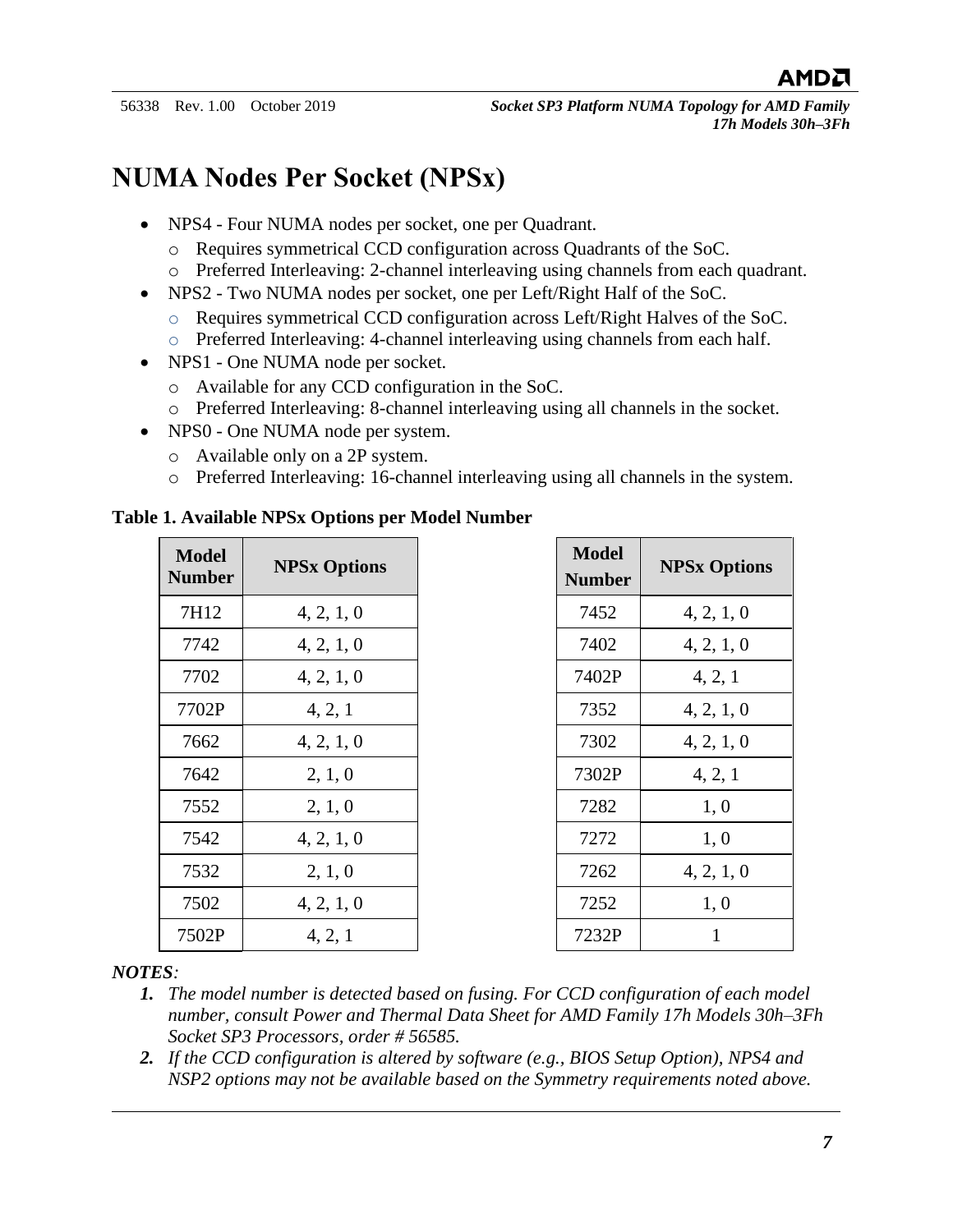## <span id="page-7-0"></span>**BIOS Implementation for NPSx**

- The BIOS Setup menu shall present the applicable NPS<sub>x</sub> options based on the underlying model number. A change to the current NPSx is communicated to pre-BIOS firmware to take effect on the next boot.
- During boot, if the previously chosen NPSx option is not allowed for the model number (e.g., model number change between reboots), pre-BIOS firmware falls back to the NPS1 option, and BIOS presents an error message.
- During boot, if the preferred interleaving for the current NPSx is not possible (e.g., the memory population is inconsistent with the preferred interleaving), pre-BIOS firmware falls back to 2-Channel Interleaving per quadrant, and BIOS presents a warning message.

## <span id="page-7-1"></span>**Interleaving Options**

As shown in the following table, based on the NPSx selection, the pre-BIOS firmware chooses the corresponding preferred memory interleaving. If the memory configuration does not allow for the preferred option (e.g., a channel is not populated or one or more DIMMs on a channel does not initialize or train properly), the pre-BIOS firmware chooses the corresponding alternate memory interleaving option.

| <b>Interleaving Options Based on NPSx</b> |                                      |                      |  |  |  |  |  |  |  |  |
|-------------------------------------------|--------------------------------------|----------------------|--|--|--|--|--|--|--|--|
| <b>NPSx</b>                               | <b>Preferred</b><br><b>Alternate</b> |                      |  |  |  |  |  |  |  |  |
|                                           | 2-channel                            | None                 |  |  |  |  |  |  |  |  |
| 2                                         | 4-channel                            | 2-channel            |  |  |  |  |  |  |  |  |
|                                           | 8-channel                            | 4-channel, 2-channel |  |  |  |  |  |  |  |  |
|                                           | 16-channel, 2P                       | 2-channel            |  |  |  |  |  |  |  |  |

<span id="page-7-3"></span>**Table 2. Interleaving Options**

*Note: In a 2P system both sockets must be in the same interleaving mode if both sockets have memory populated.*

#### <span id="page-7-2"></span>**2-Channel Interleaving (per Quadrant)—NPS4, and Fallback for NPS2/1/0**

- This interleaves two channels in each quadrant.
- Does not require the memory to be equal on both channels of a quadrant. Any nonsymmetrical DIMM is stacked on top.
- Any quadrant where one of the two channels is not populated is not interleaved.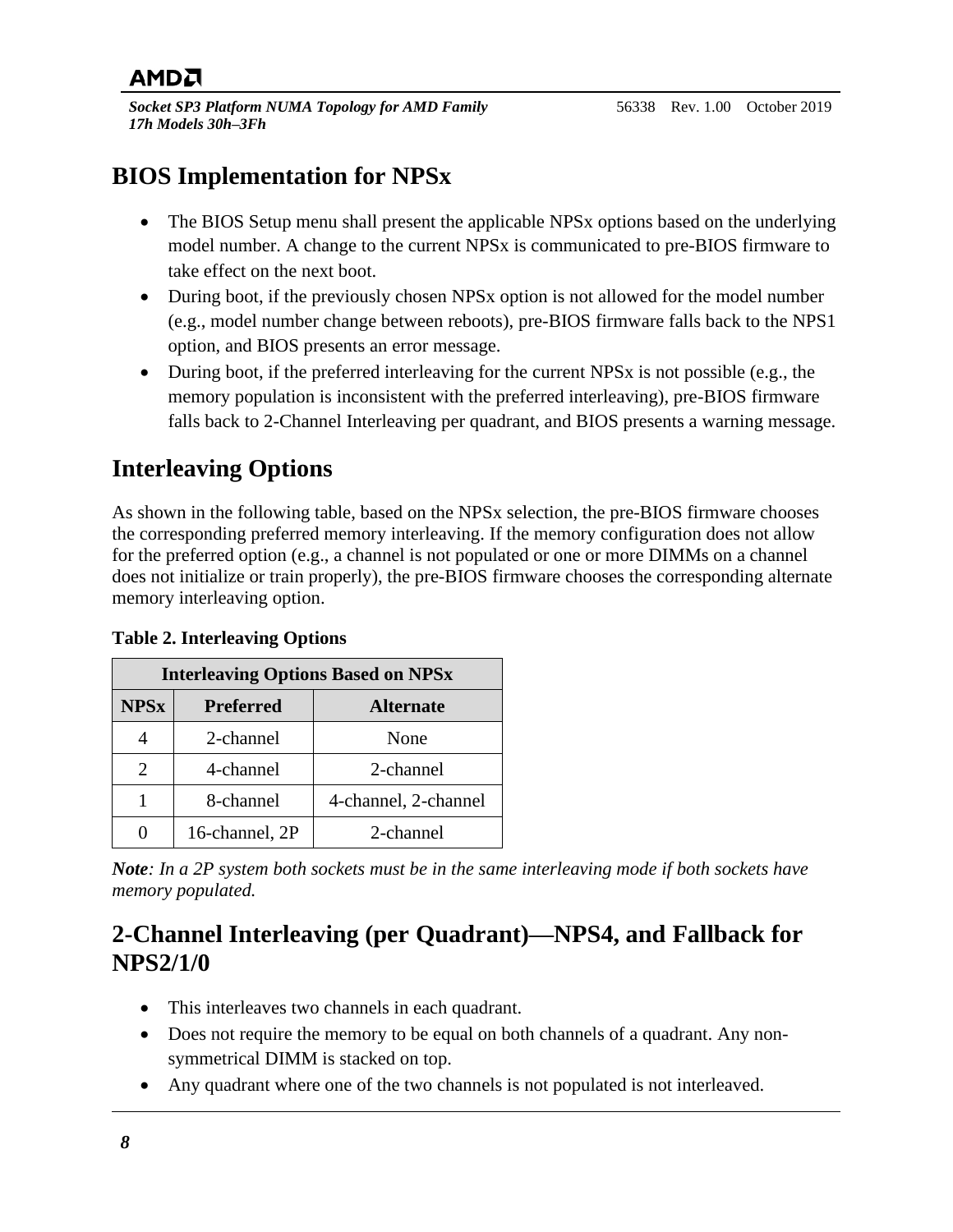• There is no alternate, as all configurations can be mapped into this mode.

#### <span id="page-8-0"></span>**4-Channel Interleaving (per Half-Socket)—NPS2**

- This interleaves the four channels on the left or right half of a socket. As an alternative option from NPS1 only, the four channels {CS 2, 3, 4, 5} may be interleaved.
- Requires all four channels to be populated with equal size memory.
- There is no requirement that the two halves have equal size memory with respect to each other.
- The system has support for one half to have no memory.
- In a 2P system:
	- o There is no requirement that both sockets have the same number of halves populated.
	- o There is no requirement that each of the four halves has the same amount of memory with respect to each other.
	- o The system allows for one of the sockets to have no memory

#### <span id="page-8-1"></span>**8-Channel Interleaving (per Socket)—NPS1**

- This interleaves eight channels in a socket.
- If only four channels per socket are populated, the system will alternate to 4-channel interleaving. It is supported for the following channel configurations: {CS 0, 1, 2, 3},  $\{CS\,2, 3, 4, 5\}$ , and  $\{CS\,4, 5, 6, 7\}$ .
	- $\circ$  Note: While supported, {CS 0, 1, 2, 3} and {CS 4, 5, 6, 7} is recommended as a memory population only if all eight channels are populated as NPS2. The recommended memory population for four channels only is {CS 2, 3, 4, 5}.
- Requires all populated channels in a socket to have equal size memory.
- In a 2P system:
	- o There is no requirement for both sockets to have equal size memory.
	- o If both sockets have memory, the interleaving mode must be the same for both sockets.
	- o The system allows for one of the sockets to have no memory.
- In a 1P system, creates a single NUMA node for the system, in which case SRAT and SLIT table are not required.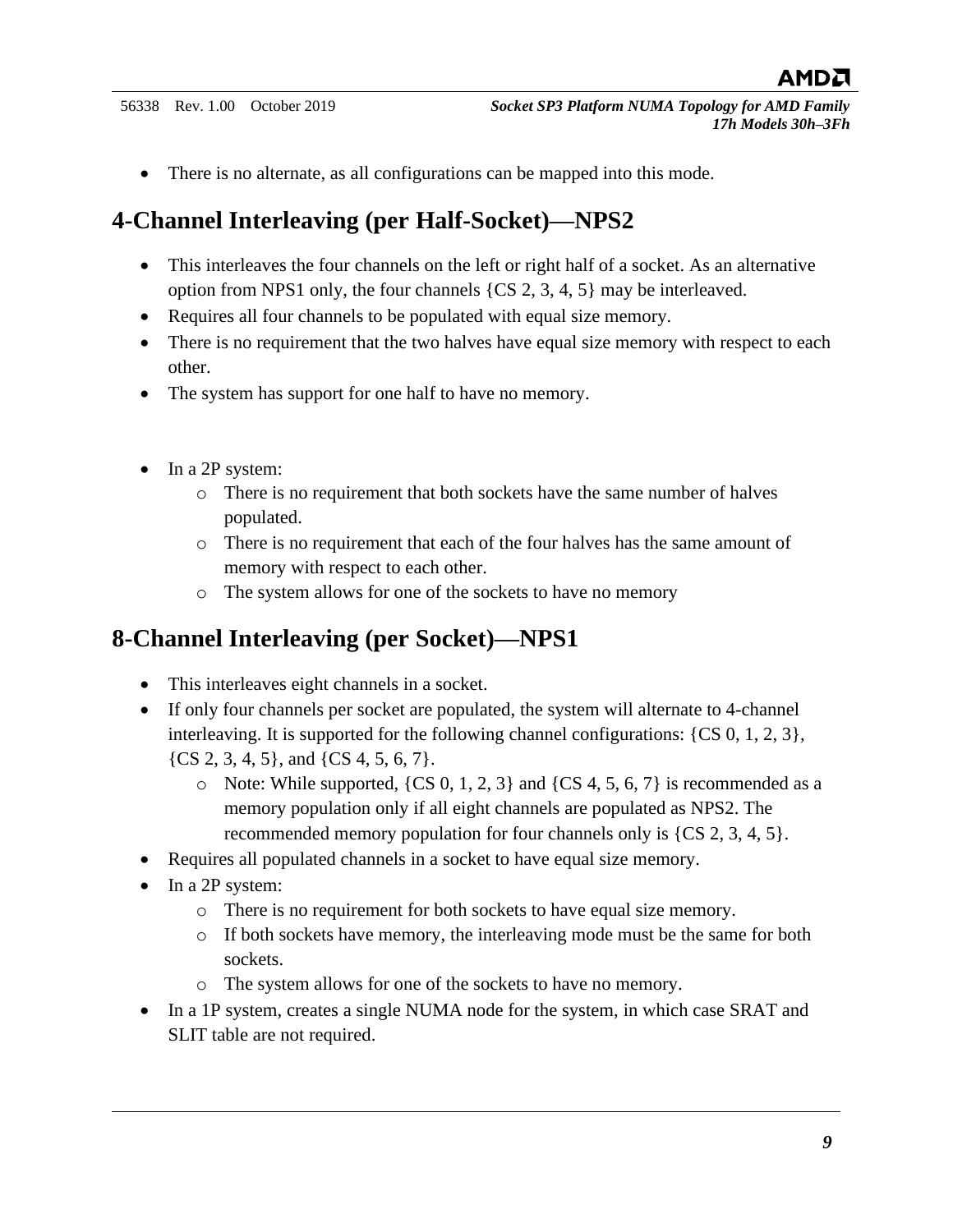*Socket SP3 Platform NUMA Topology for AMD Family 17h Models 30h–3Fh*

## <span id="page-9-0"></span>**Socket Interleaving (2P Only)—NPS0**

- This interleaves all sixteen channels (eight per socket) in a 2P system.
- Requires all channels in the system to be populated with equal size memory.
- Creates a single NUMA node for the system, in which case SRAT and SLIT table are not required.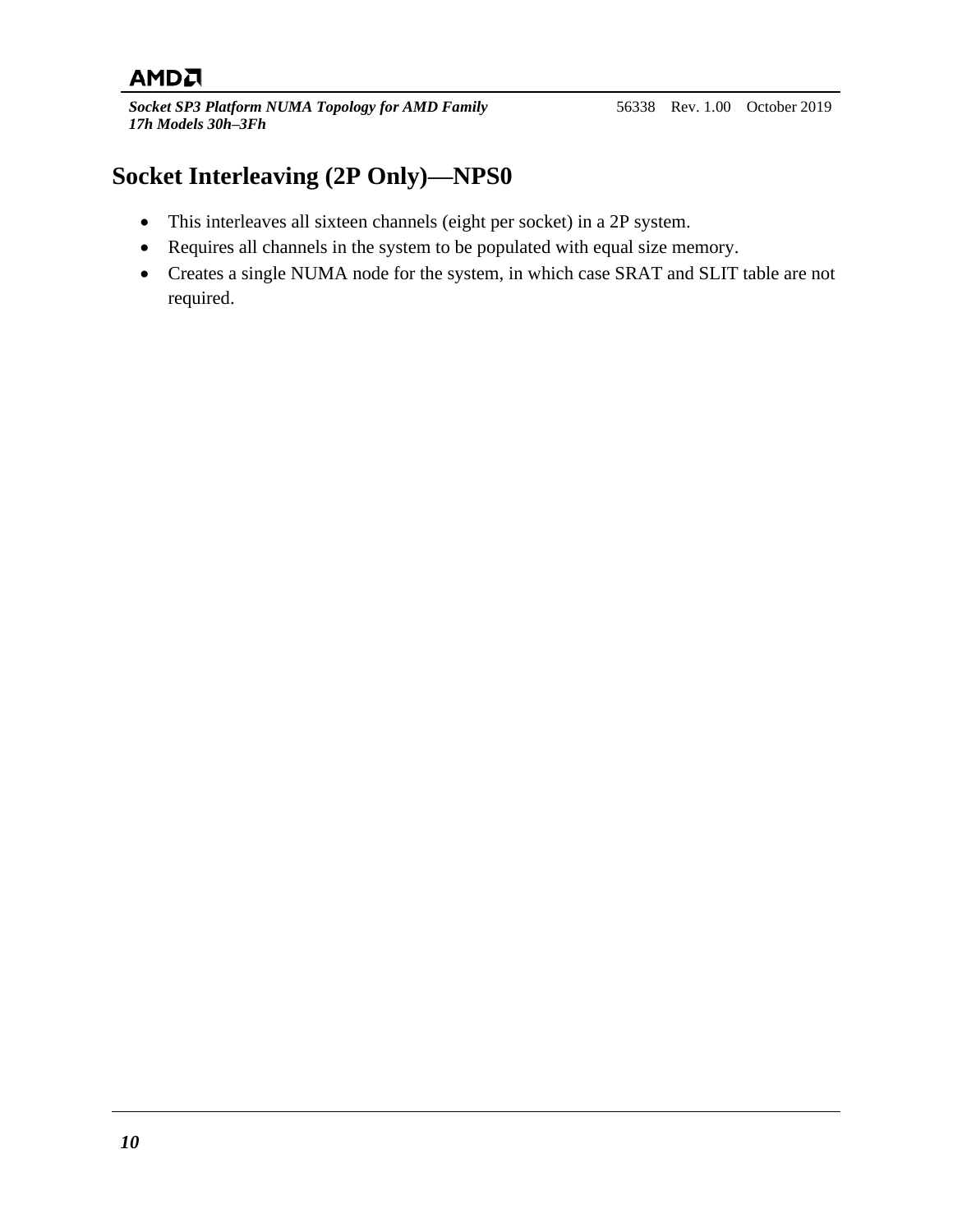## <span id="page-10-0"></span>**System Locality Distance Information Table (SLIT)**

The Linux OS defines a RECLAIM\_DISTANCE value (30) to represent the distance between nodes from which it is deemed too costly to allocate. The OS prefers to reclaim from a local node before falling back to allocating on a remote node with such a distance.

Hence, for applications where pinning execution to nodes within a socket is desirable, the recommended Far-Hop Distance value is 32 (larger than 30). Moreover, the BIOS Setup should present a **PinNodesToSocket** (Boolean) option to set the Far-Hop Distance value (20 or 32).

#### <span id="page-10-1"></span>**Quadrants as NUMA Nodes: 4 Nodes Per Socket (NPS4)**

Each quadrant is configured as a NUMA node: four NUMA nodes per socket.

- Local node is 10
- Near-Hop Distance (on same socket): 1-hop FTI  $(+2) = 12$
- Far-Hop Distance (on other socket): 1-hop  $xGMI (+10) = PinNodesToSocket ? 32 : 20$



| <b>SP3-2P</b> | <b>SO, BR</b> | <b>SO, TR</b> | <b>SO, TL</b> | <b>SO, BL</b> | <b>S1, BR</b> | <b>S1, TR</b> | <b>S1, TL</b> | <b>S1, BL</b> |
|---------------|---------------|---------------|---------------|---------------|---------------|---------------|---------------|---------------|
| <b>SO, BR</b> | 10            | 12            | 12            | 12            | 20/32         | 20/32         | 20/32         | 20/32         |
| <b>SO, TR</b> | 12            | 10            | 12            | 12            | 20/32         | 20/32         | 20/32         | 20/32         |
| <b>SO, TL</b> | 12            | 12            | 10            | 12            | 20/32         | 20/32         | 20/32         | 20/32         |
| <b>SO, BL</b> | 12            | 12            | 12            | 10            | 20/32         | 20/32         | 20/32         | 20/32         |
| <b>S1, BR</b> | 20/32         | 20/32         | 20/32         | 20/32         | 10            | 12            | 12            | 12            |
| <b>S1, TR</b> | 20/32         | 20/32         | 20/32         | 20/32         | 12            | 10            | 12            | 12            |
| <b>S1, TL</b> | 20/32         | 20/32         | 20/32         | 20/32         | 12            | 12            | 10            | 12            |
| <b>S1, BL</b> | 20/32         | 20/32         | 20/32         | 20/32         | 12            | 12            | 12            | 10            |

<span id="page-10-2"></span>**Figure 2. Two Socket (2P) System—Quadrants as NUMA Nodes**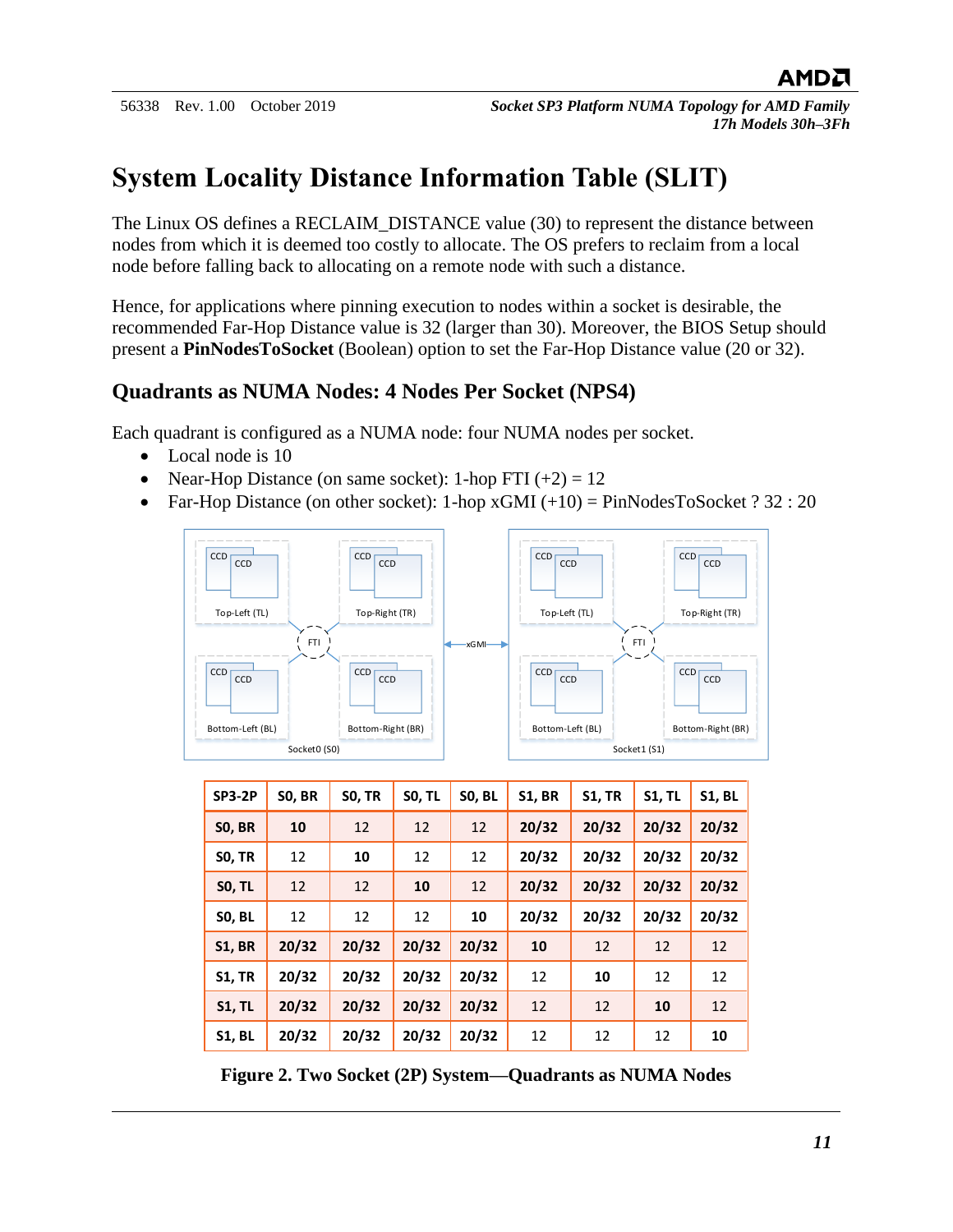*Socket SP3 Platform NUMA Topology for AMD Family 17h Models 30h–3Fh*

#### <span id="page-11-0"></span>**Halves as NUMA Nodes: 2 Nodes Per Socket (NPS2)**

Each half is configured as a NUMA node: 2 NUMA nodes per socket.

- The local node is 10
- Near-Hop Distance (on same socket): 1-hop FTI  $(+2) = 12$
- Far-Hop Distance (on other socket): 1-hop  $xGMI (+10) = PinNodesToSocket ? 32 : 20$



| <b>SP3-2P</b> | <b>SO, RH</b> | SO, LH | <b>S1, RH</b> | <b>S1, LH</b> |
|---------------|---------------|--------|---------------|---------------|
| <b>SO, RH</b> | 10            | 12     | 20/32         | 20/32         |
| <b>SO, LH</b> | 12            | 10     | 20/32         | 20/32         |
| <b>SO, RH</b> | 20/32         | 20/32  | 10            | 12            |
| <b>S1, LH</b> | 20/32         | 20/32  | 12            | 10            |

<span id="page-11-1"></span>**Figure 3. Two Socket (2P) System—Halves as NUMA Nodes**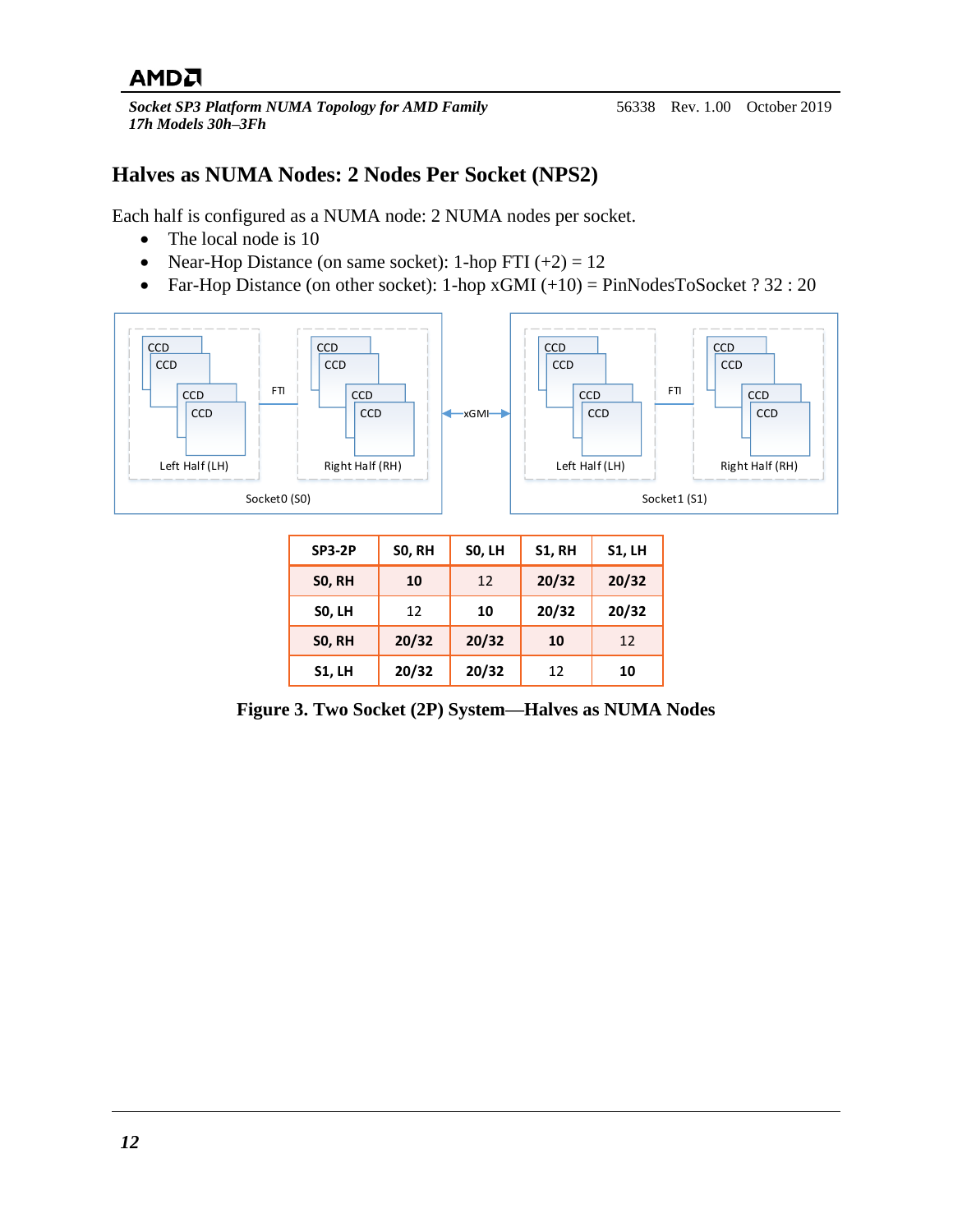#### <span id="page-12-0"></span>**Sockets as NUMA Nodes: 1 Node per Socket (NPS1)**

- The local node is 10
- Far-Hop Distance (on other socket):  $1$ -hop xGMI  $(+10)$  = PinNodesToSocket ? 32 : 20



**Figure 4. Two Socket (2P) System—Sockets as NUMA Nodes**

#### <span id="page-12-3"></span><span id="page-12-1"></span>**Last-Level Cache (L3) as NUMA Node**

In certain Datacenter applications where workloads are managed by a remote Job scheduler, it is desirable to pin execution to a single NUMA node, and preferably to share a single Last-Level cache within that node. Hence BIOS Setup should support an **L3AsNumaNode** (Boolean) option to create a NUMA node for each CCX (L3 Cache) in the system.

#### <span id="page-12-2"></span>**BIOS Implementation for L3AsNumaNode**

- CPU and memory resources are partitioned based on the chosen **NPSx** option:
	- o **NPS4**—4 partitions per socket, with each partition consisting of an SoC quadrant.
	- o **NPS2**—2 partitions per socket, with each partition consisting of an SoC half.
	- o **NPS1**—1 partition per socket.
	- o **NPS0**—1 partition per system (2P only).
- The number of NUMA nodes is derived from the number of CCXs in the system, because each CCX contains an LLC/L3 cache.
- The CPUs assigned to each NUMA node are simply the CPUs contained in each CCX.
- The memory assigned to each NUMA node is divided equally from the total amount of memory in the partition to which each CCX belongs.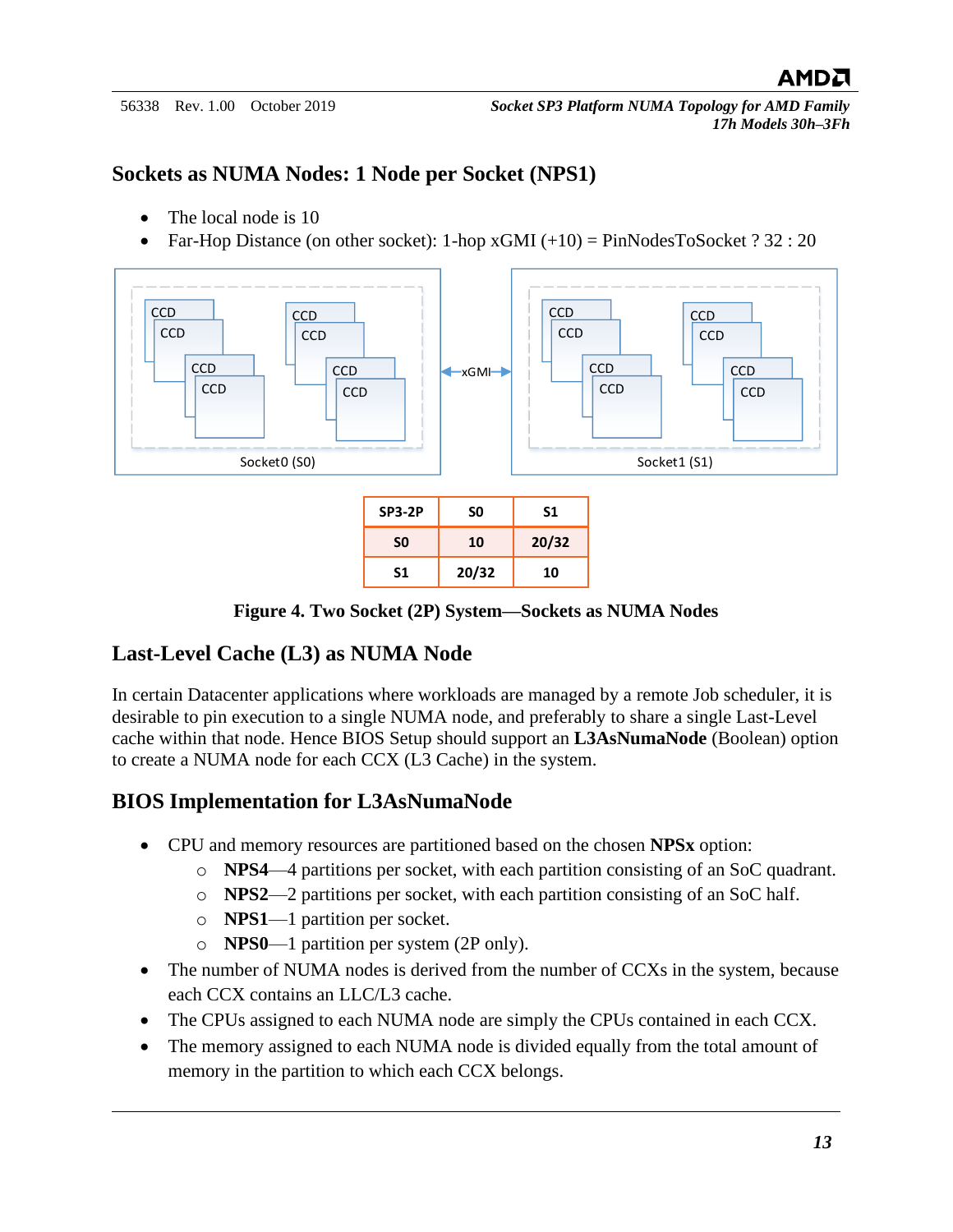*Socket SP3 Platform NUMA Topology for AMD Family 17h Models 30h–3Fh*

For example, in an **NPS4** configuration the total amount of memory in each quadrant is divided equally between the (four at most) CCXs in the quadrant.

- Memory interleaving for each partition is derived based on the chosen **NPSx** option, as described in the *[Interleaving Options](#page-7-1)* section.
- SLIT distances are derived as follows:
	- o The local node is 10.
	- o Nodes within a given partition are 11.
	- o Nodes in other partitions within the same socket are 12.
	- o Nodes in the other socket are 20 or 32, per **PinNodesToSocket** in the *[System](#page-10-0)  [Locality Distance Information Table \(SLIT\)](#page-10-0)* section.

For example, a fully populated 1P system configured in **NPS4** would consist of: four partitions, with four CCXs per partition, for a total of 16 NUMA nodes.

| LLC-1P         | $\mathbf{0}$ | $\mathbf{1}$ | $\overline{2}$ | 3  | 4  | 5  | 6  | $\overline{\phantom{a}}$ | 8  | 9  | 10 | 11 | 12 | 13 | 14 | 15 |
|----------------|--------------|--------------|----------------|----|----|----|----|--------------------------|----|----|----|----|----|----|----|----|
| $\mathbf 0$    | 10           | 11           | 11             | 11 | 12 | 12 | 12 | 12                       | 12 | 12 | 12 | 12 | 12 | 12 | 12 | 12 |
| $\mathbf{1}$   | 11           | 10           | 11             | 11 | 12 | 12 | 12 | 12                       | 12 | 12 | 12 | 12 | 12 | 12 | 12 | 12 |
| $\overline{2}$ | 11           | 11           | 10             | 11 | 12 | 12 | 12 | 12                       | 12 | 12 | 12 | 12 | 12 | 12 | 12 | 12 |
| 3              | 11           | 11           | 11             | 10 | 12 | 12 | 12 | 12                       | 12 | 12 | 12 | 12 | 12 | 12 | 12 | 12 |
| 4              | 12           | 12           | 12             | 12 | 10 | 11 | 11 | 11                       | 12 | 12 | 12 | 12 | 12 | 12 | 12 | 12 |
| 5              | 12           | 12           | 12             | 12 | 11 | 10 | 11 | 11                       | 12 | 12 | 12 | 12 | 12 | 12 | 12 | 12 |
| 6              | 12           | 12           | 12             | 12 | 11 | 11 | 10 | 10                       | 12 | 12 | 12 | 12 | 12 | 12 | 12 | 12 |
| $\overline{7}$ | 12           | 12           | 12             | 12 | 11 | 11 | 11 | 10                       | 12 | 12 | 12 | 12 | 12 | 12 | 12 | 12 |
| 8              | 12           | 12           | 12             | 12 | 12 | 12 | 12 | 12                       | 10 | 11 | 11 | 11 | 12 | 12 | 12 | 12 |
| 9              | 12           | 12           | 12             | 12 | 12 | 12 | 12 | 12                       | 11 | 10 | 11 | 11 | 12 | 12 | 12 | 12 |
| 10             | 12           | 12           | 12             | 12 | 12 | 12 | 12 | 12                       | 11 | 11 | 10 | 11 | 12 | 12 | 12 | 12 |
| ${\bf 11}$     | 12           | 12           | 12             | 12 | 12 | 12 | 12 | 12                       | 11 | 11 | 11 | 10 | 12 | 12 | 12 | 12 |
| 12             | 12           | 12           | 12             | 12 | 12 | 12 | 12 | 12                       | 12 | 12 | 12 | 12 | 10 | 11 | 11 | 11 |
| 13             | 12           | 12           | 12             | 12 | 12 | 12 | 12 | 12                       | 12 | 12 | 12 | 12 | 11 | 10 | 11 | 11 |
| 14             | 12           | 12           | 12             | 12 | 12 | 12 | 12 | 12                       | 12 | 12 | 12 | 12 | 11 | 11 | 10 | 11 |
| 15             | 12           | 12           | 12             | 12 | 12 | 12 | 12 | 12                       | 12 | 12 | 12 | 12 | 11 | 11 | 11 | 10 |

<span id="page-13-0"></span>**Figure 5. Single Socket (1P) System—L3AsNumaNode, NPS4**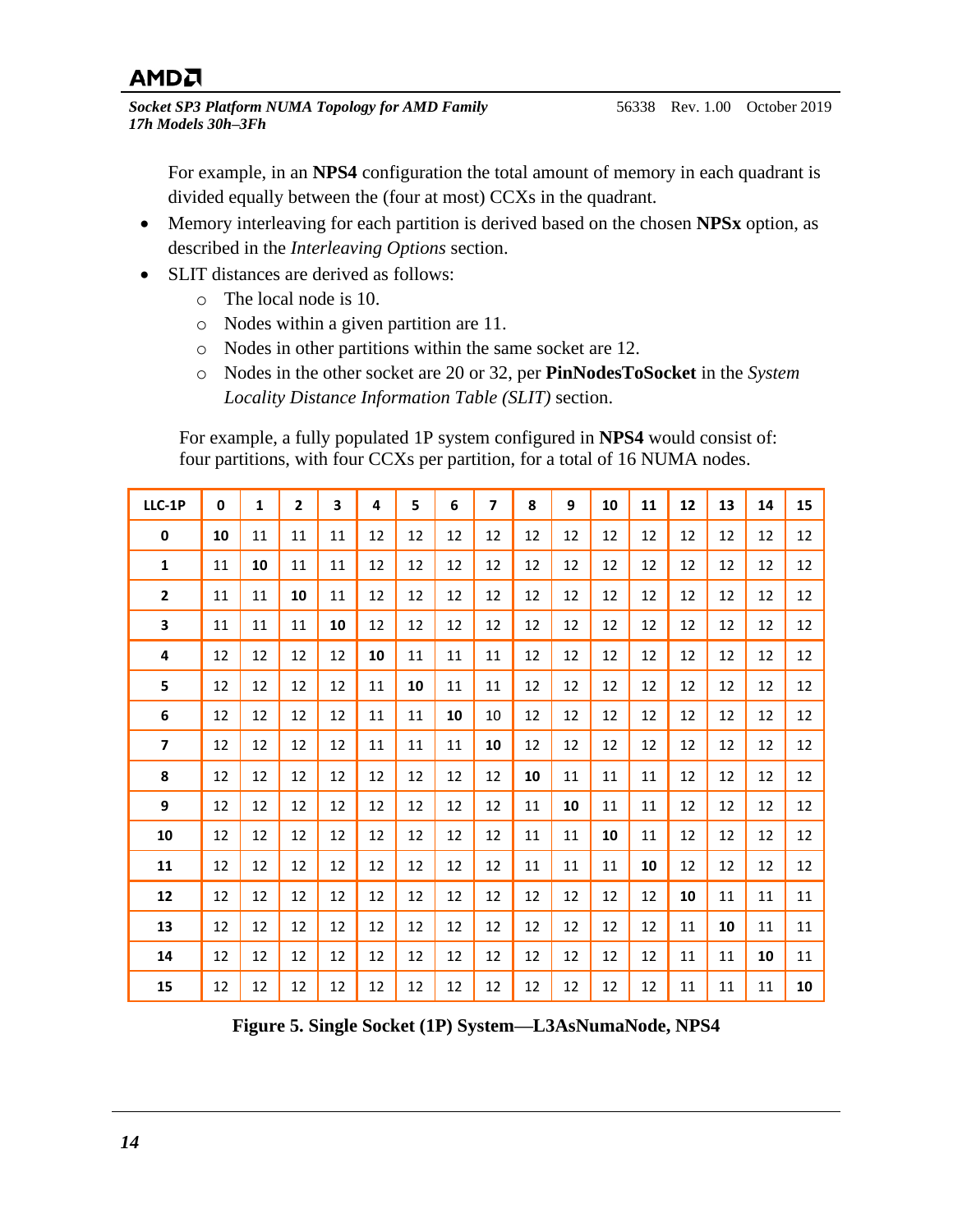# <span id="page-14-0"></span>**\_PXM (Proximity)**

This optional object is used to describe proximity domain associations within a machine in the ACPI namespace (DSDT). \_PXM evaluates to an integer that identifies a device as belonging to a Proximity Domain defined in the System Resource Affinity Table (SRAT).

In the Rome SoC there are four PCIe root-complexes per socket (PCIe RC0..3), each of which has physical proximity to a CCD complex on each quadrant.

#### <span id="page-14-1"></span>**L3AsNUMA Disabled Configuration**

In the L3AsNUMA Disabled configuration, each root-complex is associated with at most a single NUMA node, as shown in Figure 6 through Figure 8.



<span id="page-14-2"></span>**Figure 6. L3AsNUMA Disabled, NPS4 (4 Nodes per Socket)**



<span id="page-14-3"></span>**Figure 7. L3AsNuma Disabled, NPS2 (2 Nodes per Socket)**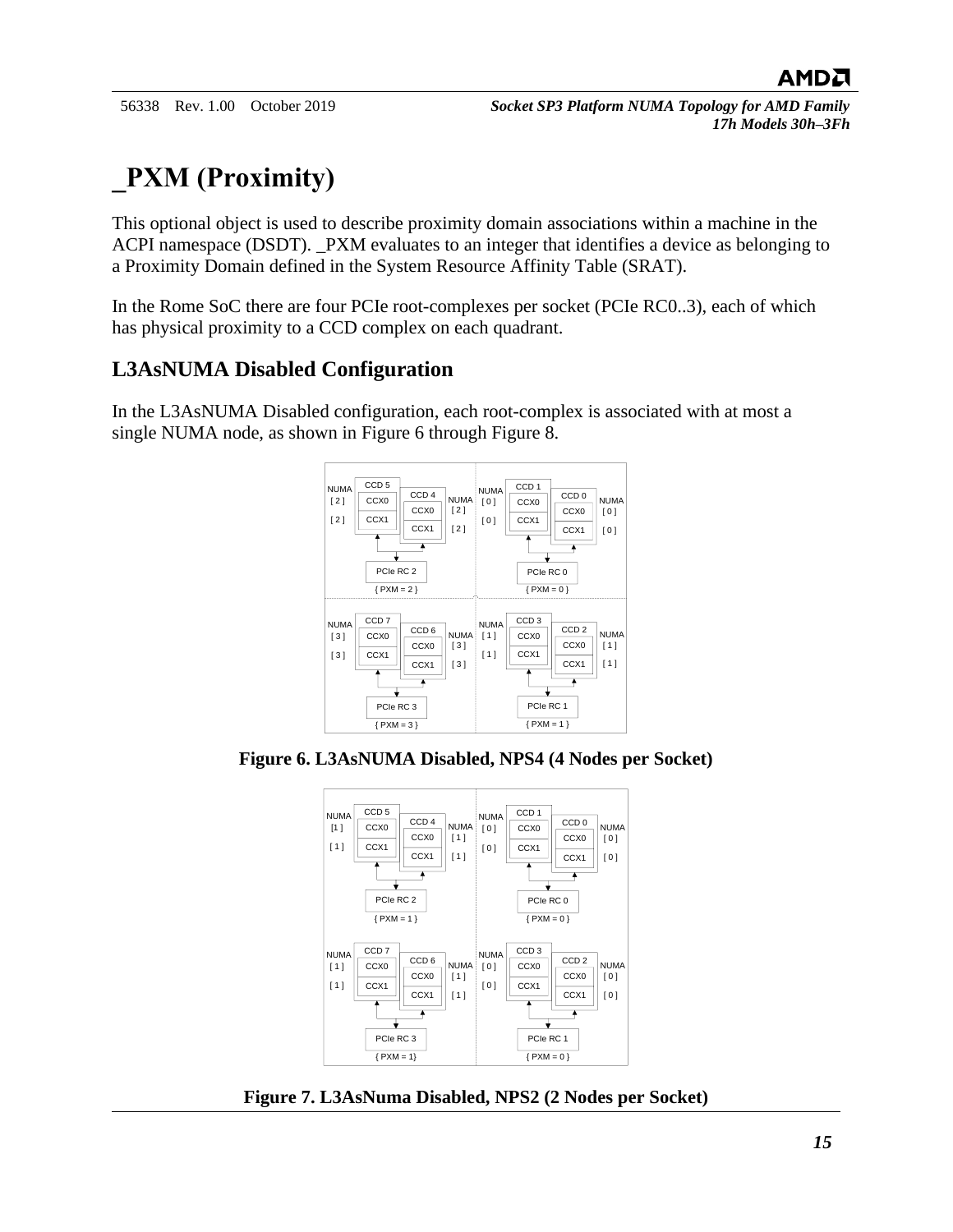*Socket SP3 Platform NUMA Topology for AMD Family 17h Models 30h–3Fh*



**Figure 8. L3AsNUMA Disabled, NPS1 (1 Node per Socket)**

<span id="page-15-0"></span>Hence, \_PXM assignments can be made at root-complex level in the ACPI namespace (DSDT), as shown in Figure 9.

```
Scope (\angleSB) {
 Device (PCI0) { // Root PCI Bus (Host-Bridge) Name (_HID, EISAID("PNP0A08")) Name (_CID, EISAID("PNP0A03")) Name (\DeltaBBN, 0)
  Method (_CRS,0) {
   // Return current resources for host bridge 0 }
  Name (_PRT, Package() { // Package with PCI IRQ routing table information })
  Method (_PXM, 0, NotSerialized) { Return (PXM0) }
 }
// ... }
```
<span id="page-15-1"></span>**Figure 9. \_PXM Assignment at the Root-Complex Level**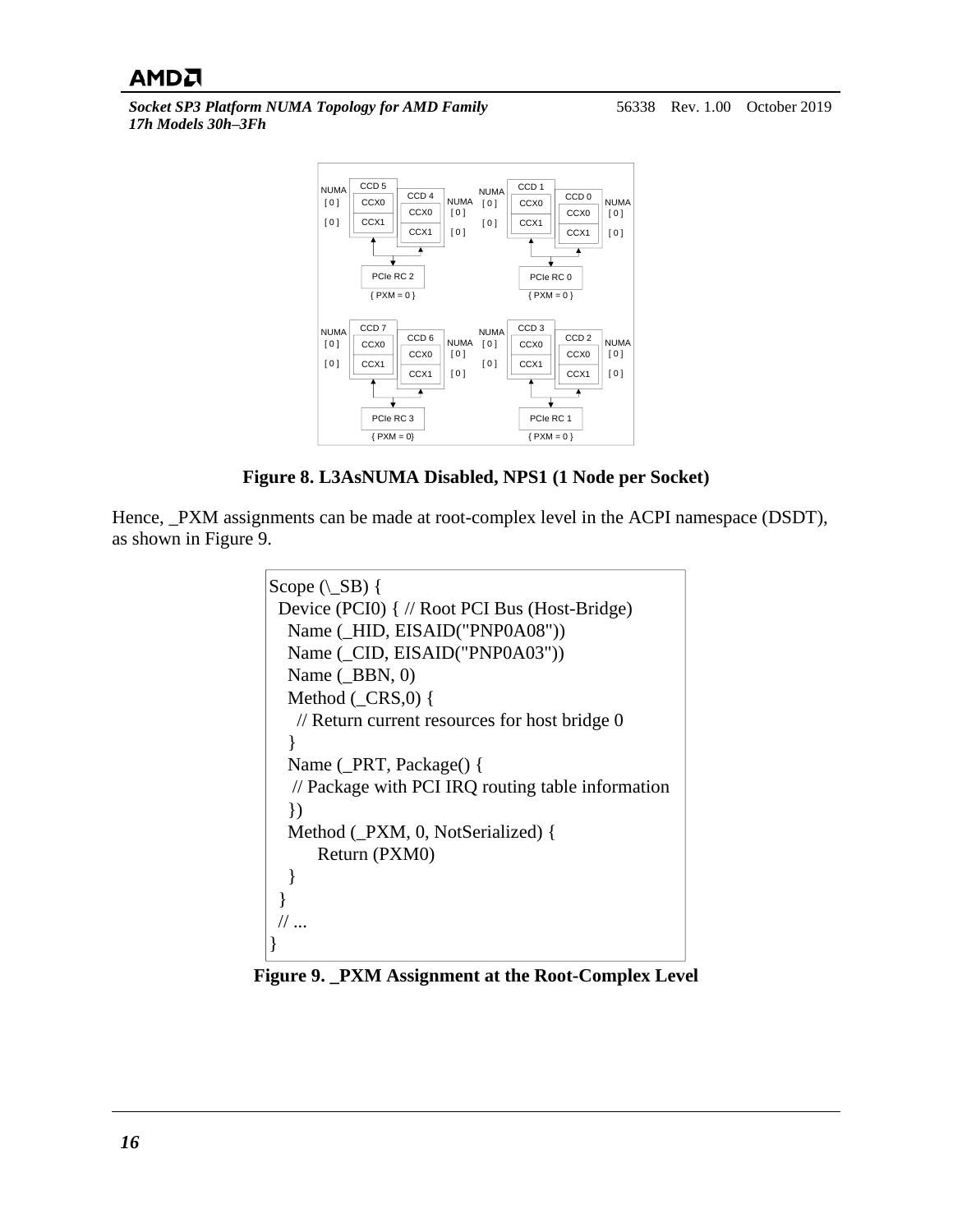#### <span id="page-16-0"></span>**L3AsNUMA Enabled Configuration**

As shown in Figure 10, in the L3AsNUMA Enabled configuration, each root-complex may be associated with multiple NUMA nodes, because each CCX represents a NUMA node.



**Figure 10. L3AsNUMA Enabled**

<span id="page-16-1"></span>As shown in Figure 11, each root complex may have multiple root ports. Hence \_PXM assignments can be made at root-port (P2P Bridge) level in the ACPI namespace (DSDT), as shown in Figure 12.



<span id="page-16-2"></span>**Figure 11. Sample Root Complex**